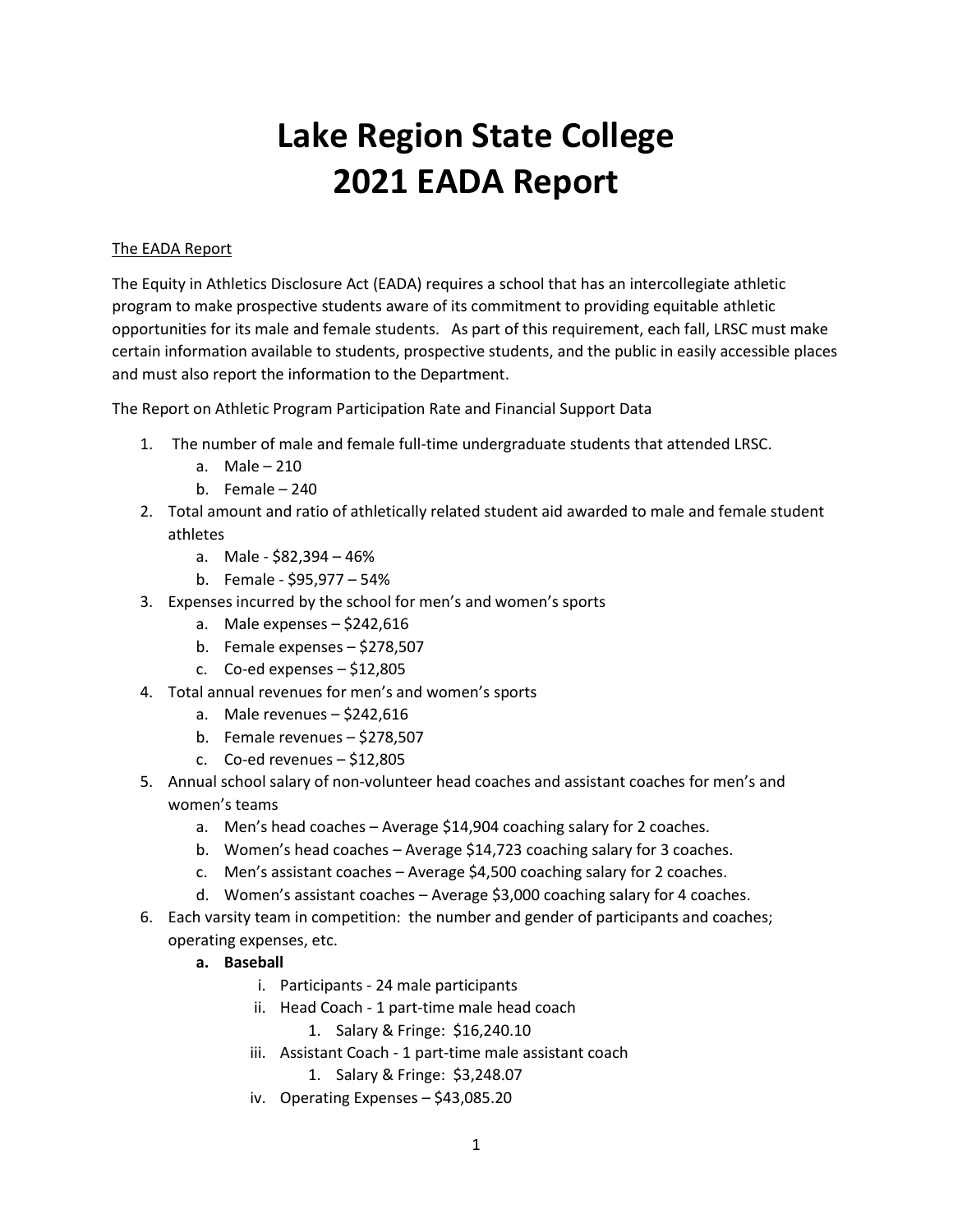- v. Recruiting Expenses \$0.00
- vi. Athletic Related Aid: \$22,590
- vii. Total Expenses \$85.245
- viii. Total Revenues

### **b. Men's Basketball**

- i. Participants 11 male participants
- ii. Head Coach 1 part-time male head coach
	- 1. Salary & Fringe: \$23,140.33
- iii. Assistant Coach 1 part-time male assistant coach 1. Salary & Fringe: \$6,504.44
- iv. Operating Expenses \$41,246.95
- v. Recruiting Expenses \$2,876.82
- vi. Athletic Related Aid \$59,804.00
- vii. Total Expenses \$134,780.95
- viii. Total Revenues \$134,780.95

#### **c. Softball**

- i. Participants 14 female participants
- ii. Head Coach 1 part-time male head coach
	- 1. Salary & Fringe \$12,920.19
- iii. Assistant Coach 1 part-time female assistant coach
	- 1. Salary & Fringe \$3,014.00
- iv. Operating Expenses \$34,483.96
- v. Recruiting Expenses \$69.48
- vi. Athletic Related Aid \$25,854.00
- vii. Total Expenses \$76,341.63
- viii. Total Revenues \$76,341.63

#### **d. Volleyball**

- i. Participants 11 female participants
- ii. Head Coach 1 part-time male head coach
	- 1. Salary & Fringe: \$15,765.00
- iii. Assistant Coach 1 part-time female assistant coach.
	- 1. Salary & Fringe: \$3,248.08
- iv. Operating Expenses \$32,377.70
- v. Recruiting Expenses \$842.00
- vi. Athletic Related Aid \$18,667.50
- vii. Total Expenses –\$70,900.28
- viii. Total Revenues \$70,900.28

#### **e. Women's Basketball**

- i. Participants 13 female participants
- ii. Head Coach -1 part-time male head coach
	- 1. Salary & Fringe \$26,362.89
- iii. Assistant Coach 1 part-time female assistant coach and 1 part-time male assistant coach. Also 1 volunteer male assistant coach.
	- 1. Salary & Fringe: \$6,496.40